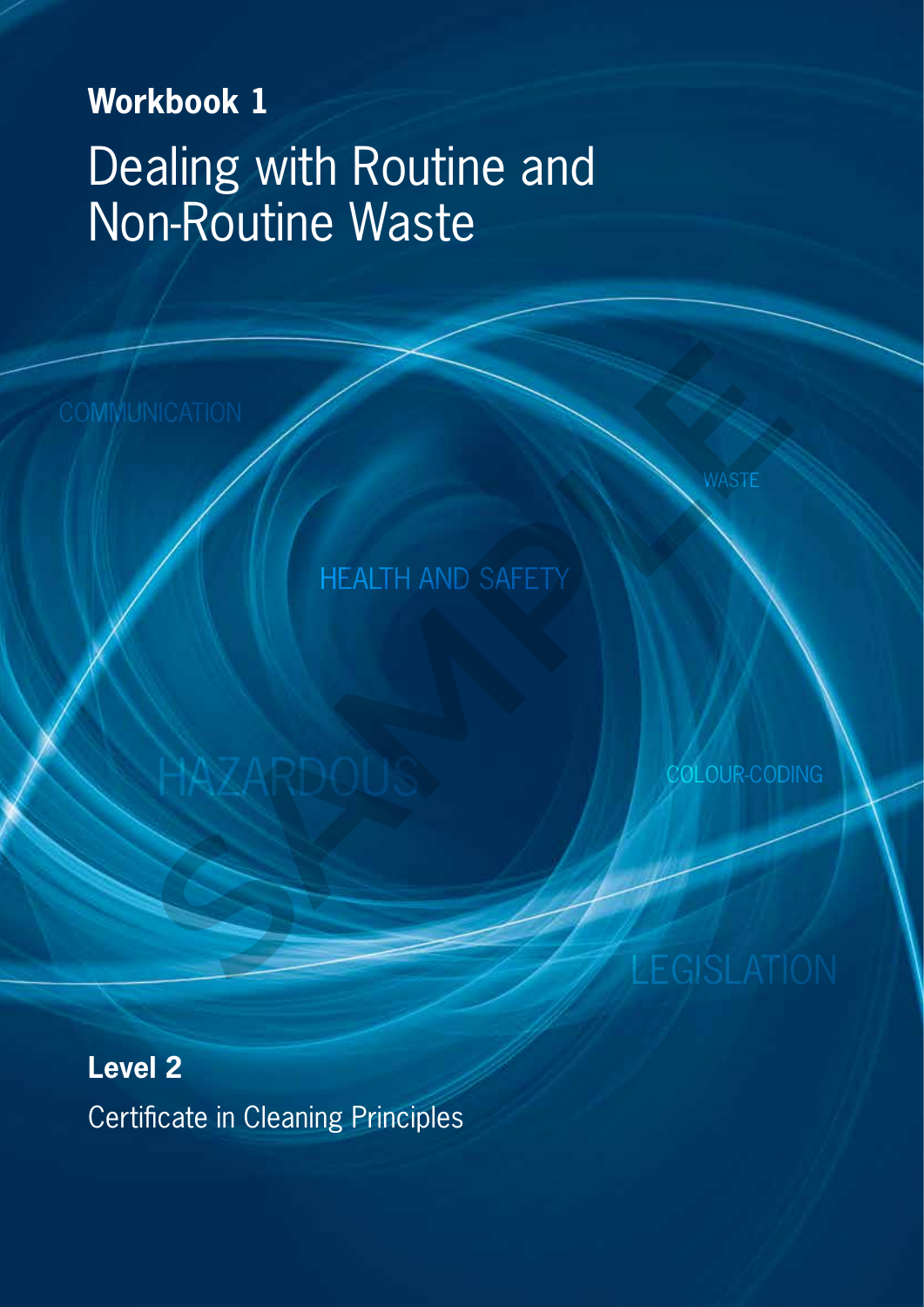# Different types of waste

Please read the following as it will help you to answer questions 1 and 2.

Waste comes in many different forms and needs to be handled according to the correct procedures for dealing with specific types of waste and the health and safety requirements for each. Waste is generated from households, businesses (commercial), clinical services and industrial manufacturers.

Different types of waste include:

- hazardous dangerous or harmful to humans and/or the environment
- non-hazardous not dangerous
- $\bullet$  routine waste which is commonly disposed of (for example, household rubbish such as packaging and foods)
- non-routine waste which is not commonly disposed of and that which may need to be disposed of under 'special circumstances'
- $\bullet$  clinical waste from hospitals or surgeries including: blood; chemicals; medications; soiled items; sharps or needles etc.
- $\bullet$  confidential waste which may contain private information (for example, credit card details or data protected information) ercial), clinical services and industrial manufacturers.<br>
Int types of waste include:<br>
Individual – dangerous or harmful to humans and/or the environment<br>
-hazardous – not dangerous<br>
ine – waste which is not commonly dispo

It is important to follow a regular process in any environment for clearing waste for many reasons. These include:

- avoiding pest infestation flies, rats, other small rodents, worms/maggots and other pests which may be attracted to food waste such as foxes and cats
- to avoid accidents or near misses (accidents which could occur)
- to avoid the unpleasant build-up of waste including appearance and odour
- **•** in order to comply with UK legislation for the clearing of waste
- **•** in order to comply with standard organisation procedures and regulations for the clearing of waste. These should be adhered to as they should have been risk assessed, they will ensure standardisation of operation and training throughout the organisation or customer site
- **to minimise health hazards**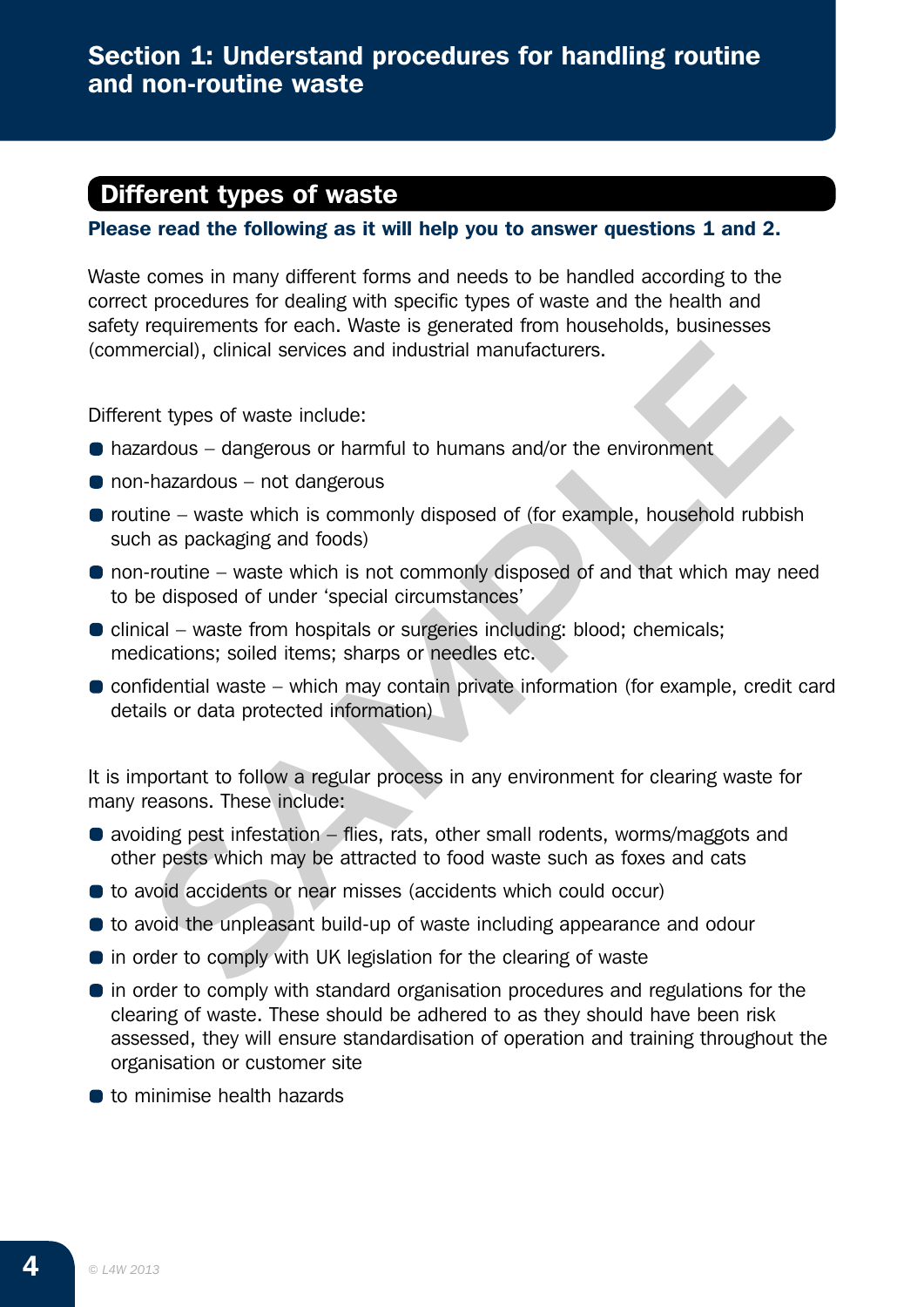# Section 1: Understand procedures for handling routine and non-routine waste

Knowledge Activity 1: Look around your learning and/or working environment where you are studying. List the different types of waste you can see or smell.

## Maintaining personal hygiene

#### Please read the following as it will help you to answer question 3.

It is important to maintain personal hygiene when handling waste in order to:

- avoid cross-contamination
- **O** prevent illness
- **•** present a professional image

Personal hygiene means being clean and healthy. Hygiene does not just mean the washing of your hands but the maintenance of your body health, hair and grooming and also clothing/footwear.

**Body hygiene:** maintain personal hygiene by cleansing every day (bathing or showering). Where appropriate, following the handling of waste, you should shower using the workplace facilities supplied in order to avoid cross-contamination (so that any contamination from waste is not taken out of the workplace) and prevent illness. **Internal the following as it will help you to answer question 3.**<br>
supportant to maintain personal hygiene when handling waste in order to:<br>
d cross-contamination<br>
emailiness<br>
sent a professional image<br>
al hygiene means b

Hair and grooming: All hair should be tied back and where appropriate, use personal protective equipment (hair net or headwear) if provided. Beards and moustaches should be kept neat and trimmed/brushed.

**Clothing and footwear:** wearing appropriate clothing when dealing with and handling waste can present a professional image (ensures you look like you know what you are doing) therefore building trust between clients and your organisation). However, wearing overalls or protective clothing also prevents you from being exposed to the risk of harm, cross-contamination and illness. Footwear could include protective boots/shoes supplied by your employer, wellington boots or other types of specific footwear required while completing certain tasks within the workplace.

Hand washing: You should follow organisational policies and procedures when handling waste. This may include washing your hands with anti-bacterial soaps, using anti-bacterial gel or other cleansers. Learn how to correctly wash your hands using the guidance on the next page.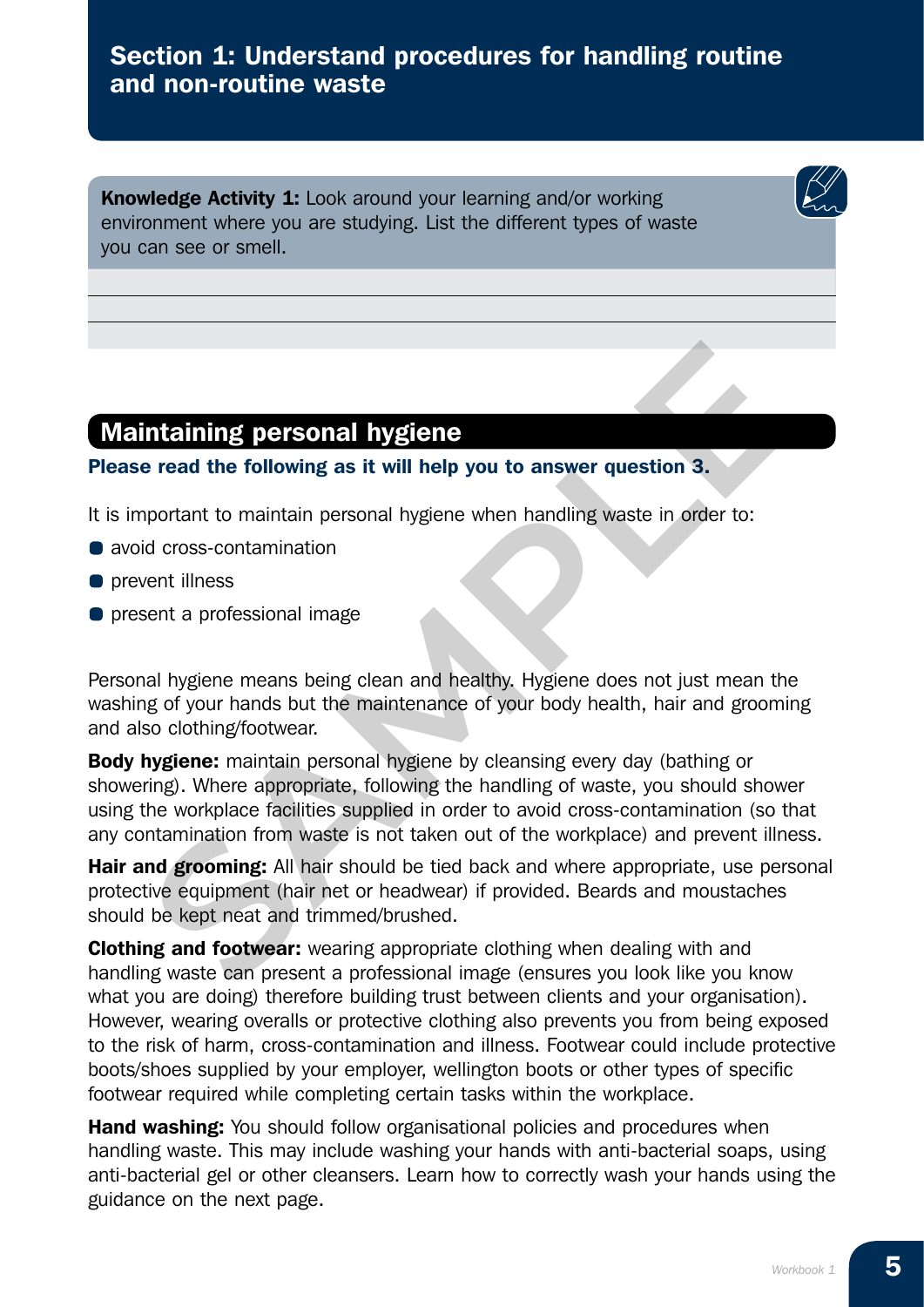# Section 1: Understand procedures for handling routine and non-routine waste

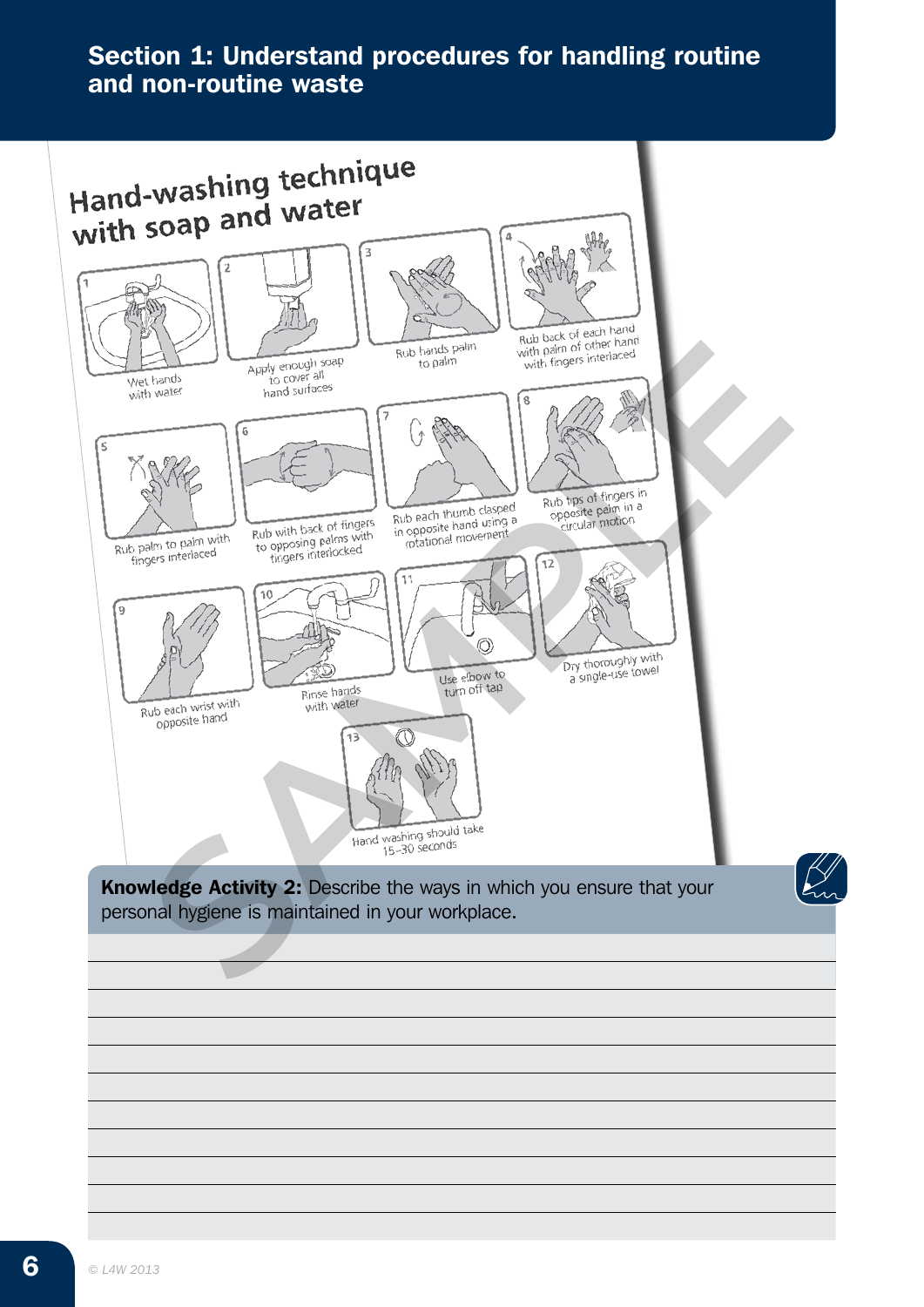# Recycling

#### Please read the following as it will help you to answer questions 4 and 5.

Recycling is the process of separating, collecting and remanufacturing or converting used or waste products into new materials. Almost everything we see around us can be recycled. The recycling process is a cycle and is composed of three stages.

The first stage is the collecting and sorting of waste according to its type and use.

**The second stage** is the manufacturing stage where the collected and sorted waste materials are processed into new reusable products.

The third stage is the selling of the recycled products to consumers.

The types of waste which can be recycled include:

- **O** batteries
- $\bullet$  organic bio-degradable waste such as food and leaves etc.
- **g** glass
- **o** paper
- **o** plastic
- **•** materials and fabrics
- **O** metal
- $\bullet$  food
- **O** leaves
- **o**trees
- **O** other plant waste

Recycling is important as it protects the environment, saves energy, reduces pollution, reduces landfill and can help consumers save money. **SAMPLE SET SET AND SET AND SET AND SET AND SET AND SERVERT SERVERT SERVERT SERVERT SERVERT SHERE IS THE PROCEED AND SOFT AND SERVERT SHERE IS THE SERVERT SHERE IS THE SERVERT SHERE IS THE SPECIFIC THE SPECIFIC THE SPECIFI** 

**Protecting the environment:** by recycling different products. For example, by recycling paper we can save on the vast amounts of trees which are cut down in order to make paper.

**Saving energy:** as it takes less energy to process recycled materials than to process new ones. Saving energy also decreases the amount of pollution released into the atmosphere.

**Reducing pollution:** as saving energy through recycling can help to reduce the amount of 'greenhouse gasses' and toxic emissions released again into the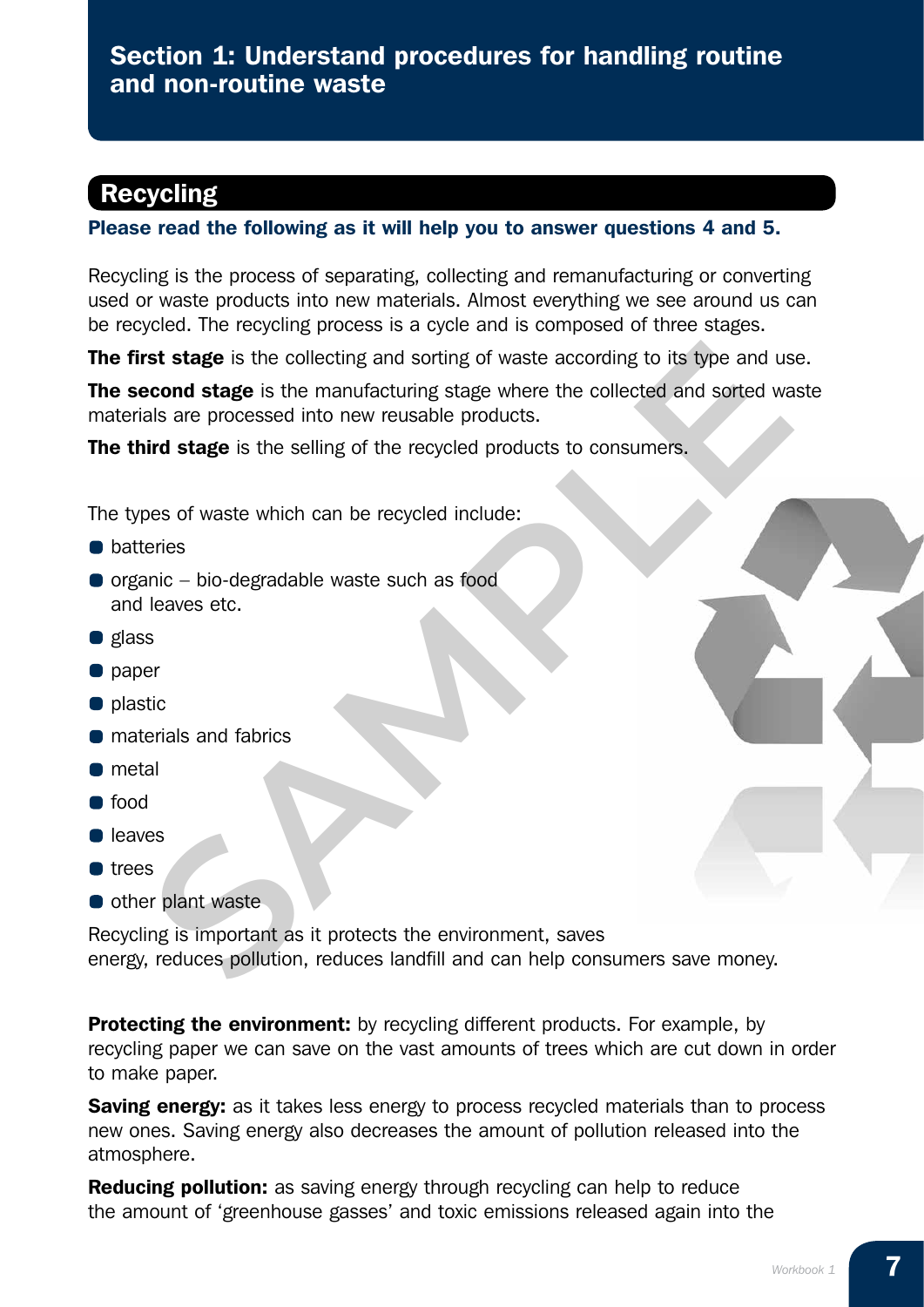atmosphere which damages the ozone layer. Recycling non-biodegradable waste (not burning it) can also help reduce air pollution.

Reducing landfill: as these are composed of mainly non-biodegradable wastes which can take years to decompose.

Help consumers to save money: by selling recyclable materials to organisations that are able to use it. In the home, consumers can recycle biodegradable materials such as eggshells, vegetable and fruit peelings in a compost bin. Most councils collect paper, plastics and cans on a weekly/biweekly basis as a part of the waste collection service. shells, vegetable and fruit peelings in a compost bin. Most councils collect paral cans on a weekly/biweekly basis as a part of the waste collection service vertex and cans on a weekly/biweekly basis as a part of the waste

**Knowledge Activity 3:** Identify the ways in which you recycle products in the workplace.

Knowledge Activity 4: Are there any specific processes which you could undertake at work but do not happen at the moment?

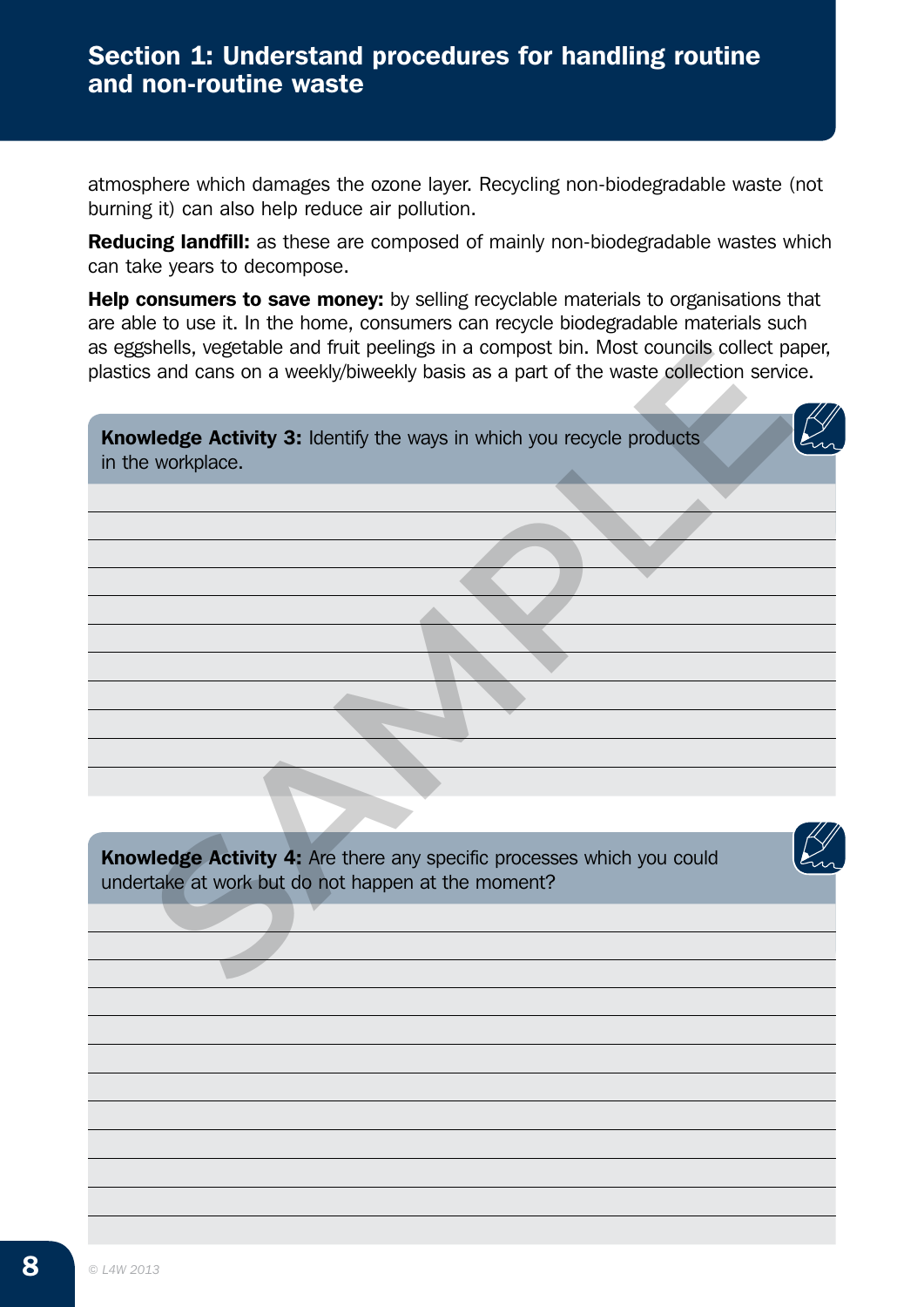#### Hazardous and non-hazardous waste

Please read the following as it will help you to answer question 6.

There are set procedures for handling and disposing of hazardous and non-hazardous waste. These are established by organisations but also under legislation and waste management regulations:

- Health and Safety at Work Act 1974
- Manual Handling Operations Regulations 1992
- **The Management of Health and Safety at Work Regulations 1999**
- The Control of Substances Hazardous to Health Regulations (COSHH) 2002
- **Environmental Protection Act 1990**
- **Environmental Protection (Duty of Care) Regulations 1991**
- The Controlled Waste Regulations 1992
- The Pollution Prevention and Control (England and Wales) Regulations 2000
- **The Landfill (England and Wales) Regulations 2002**
- Data Protection Act 1998

Procedures for handling and disposing of waste will include:

- using appropriate personal protective clothing (PPE)
- using correct processes and procedures for specific waste types such as the labelling of waste for tracking and audit/accountability (responsibility) purposes
- use of appropriate waste disposal equipment such as sharps box or colour-coded bags
- use of correct collection areas for separating and securing waste (for example, recycling facilities)
- using the correct procedures for dealing with and handling hazardous waste – clinical or industrial waste, sharps or other waste which is potentially dangerous